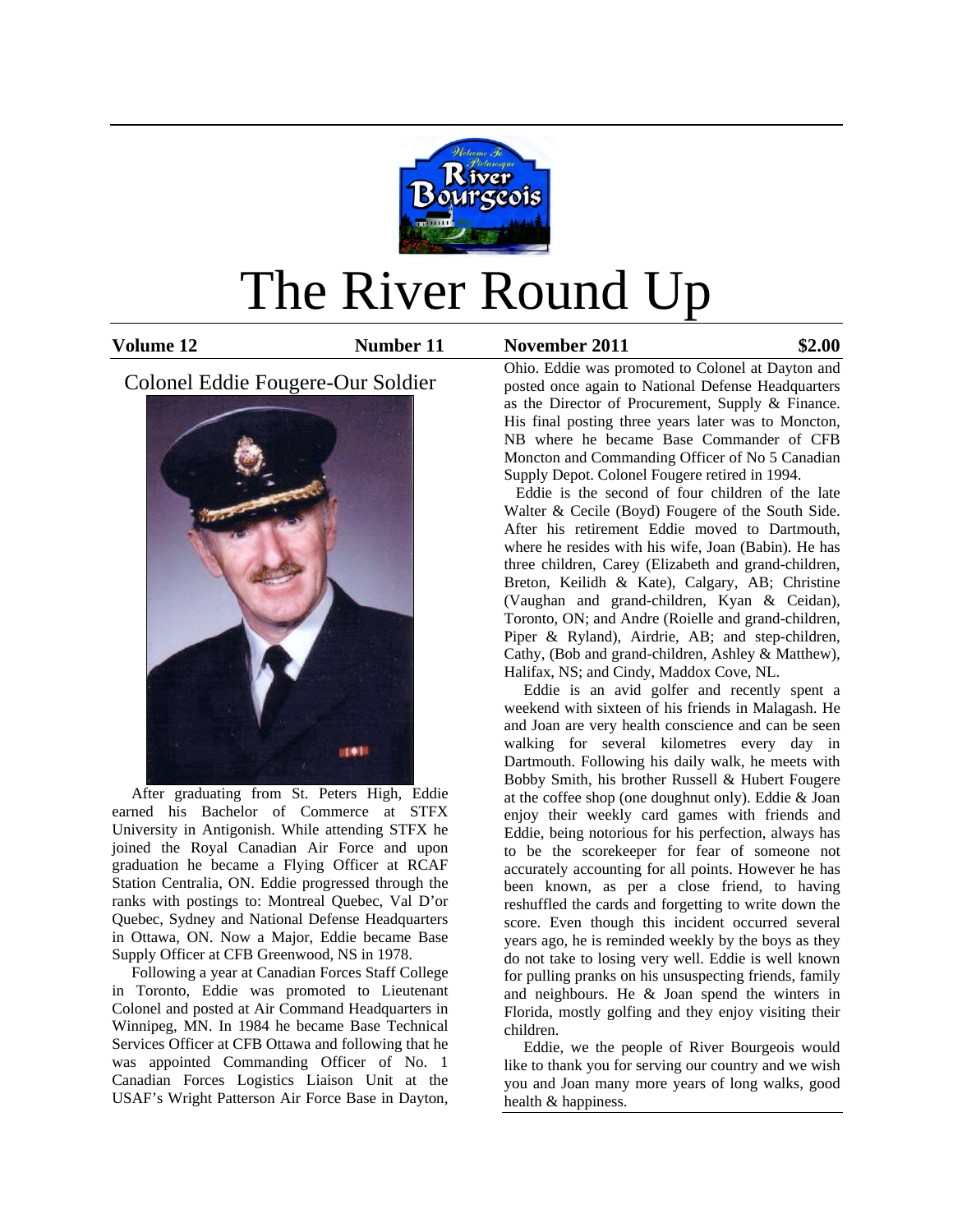## River Bourgeois Men Remembered Simon Peter Boudreau



 Generation after generation has seen the men from our community live the life of a seafarer. One such seaman was Simon Peter Boudreau, born April 13, 1896, to Leander & Elizabeth (LeBlanc) Boudreau. Simon's career at sea began when he was very young and continued throughout two world wars. In his early years, WWI was in full swing and the Canadian Navy was in its infancy. The demand for seamen, especially those with any experience, was critically important. The *HMS Niobe* is considered Canada's first naval vessel. Given to Canada by Great Britain, *Niobe* would be used as a patrol vessel and then as a depot ship (support vessel fixed or mobile) but her true value would be as a cadet training vessel. In this role Simon would see active duty on *Niobe* on three separate occasions during the years 1916-18. Also throughout this period, he saw service on the *HMS Margaret* (three terms) as well as a term on the *SS Lansdowne*, leading to his discharge on December  $30^{th}$ , 1918.

 Following the war, Simon would sail on the *CS (cable ship) Lord Kelvin*, as did William Richard at one time. In the next eight years, Imperial Oil tankers such as the *Calgarolite, Albertolite and Vancolite* saw Simon's ranking move from Able Seamen to Bosun (Petty Officer). He sailed on another eleven ships reaching the rank of wheelsman. On April  $13<sup>th</sup>$ , 1938 in Saint John New Brunswick, Simon married Marie Madeline Laura LeMoine at 5:30 a.m. just before his ship was to leave port. Simon & Marie were blessed with three children, Genevieve, Irene and Clarence.

World WarII was now in progress and on July 3<sup>rd</sup>, 1940 Simon volunteered and served for the duration, discharging on August  $24<sup>th</sup>$ , 1945. During this period Simon spent little time on ships, as his experience and seamanship were required more at shore bases

training young naval recruits for the new ships now in service. Rated as Very Good in all aspects as a seaman throughout his career, Simon received *Service Chevrons* in 1918, *Victory and British Medals* in 1923, and the *Good Conduct Badge* in 1940. To this point in Simon's career at sea he served on eighteen ships, two of which were torpedoed and he lost his right pinkie to amputation. Sadly, Simon passed away on December 3<sup>rd</sup>, 1975. *Compiled by Don Pottie: Information courtesy of Canadian National Archives, Paul Touesnard, and special thanks to Terry Wagstaff, son-in-law*. (*Simon was an uncle to Susan Boudreau*)

# River Bourgeois's Soldiers

These are just a few of the men from River Bourgeois who served our country and are remembered. Since we cannot put all pictures of our dedicated soldiers we will have more in the next November issue.



Ferdinand Digout, Alfred Richard and Vincent Digout



Abraham Pottie & Delore Burke



Clarence Richard & Clarence McPhee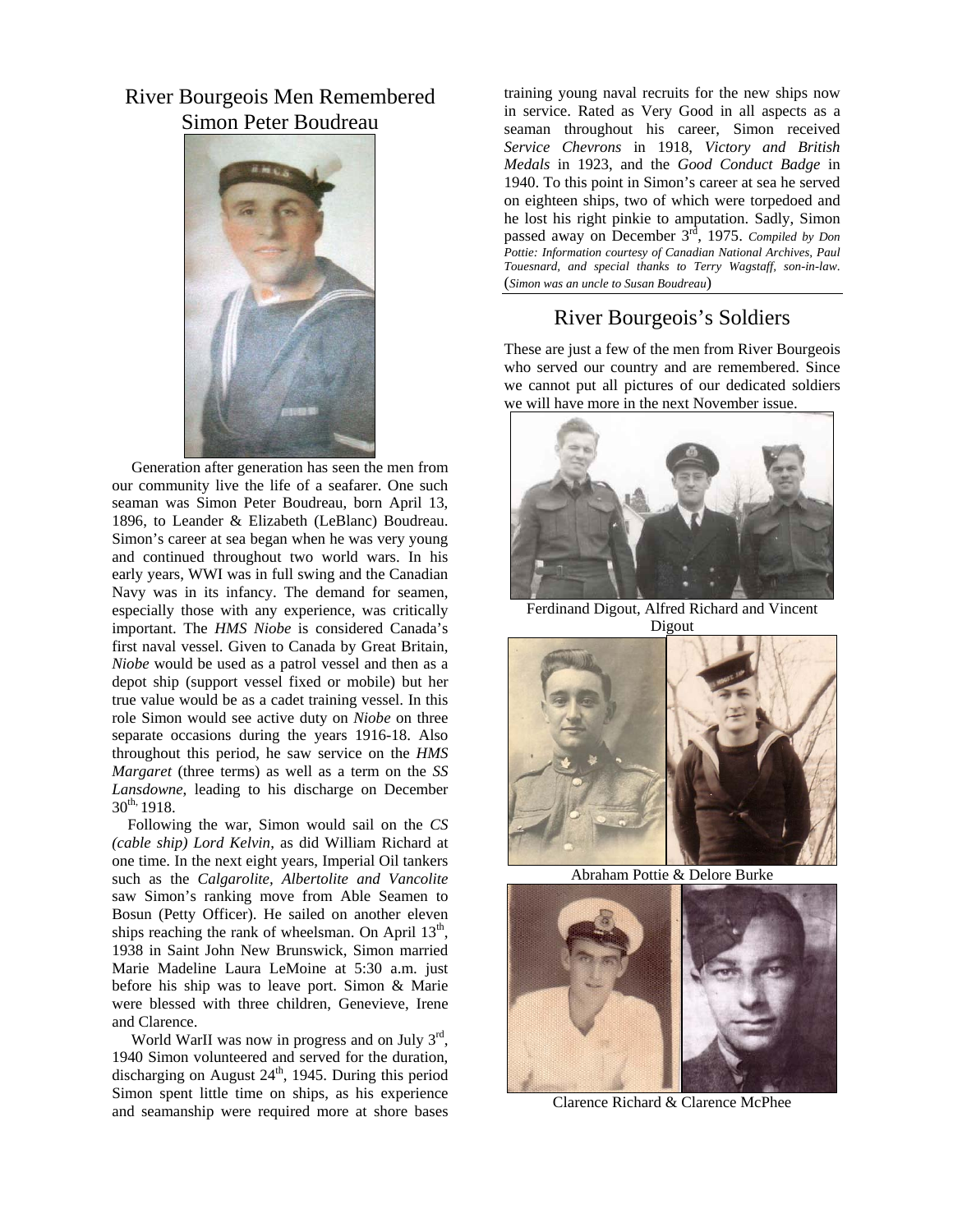

Ennis Landry & Hector Landry



Fred LeBlanc & Clarence Landry



Hilary LeBlanc & Vincent Sampson

## The Soldiers

Who are these Soldiers we remember today? Why did they choose to fight away? What did they see and what did they do? Were they ever afraid and at times lonesome too? What was it like to prepare for the fight? Did you imagine the target an evil sight? How did you react when you came face to face? With he enemy who's just a part of the human race? The turmoil, the fear, the gut wrenching times, Must have changed your beings and minds You continued to fight even when your friends died. You buried them, carried them, and sometimes cried. "Why I ask, and you politely say, "Look at the freedoms we have today!"

The freedom to vote, to speak and to pray These are the reasons we went away.

So generations to come may live in peace, And wars and fighting may forever cease. So thank you dear soldiers for all that you've done. You can rest now in peace, and lay down your gun. *William Laforce, 16 years (son of Major Paul & Claudine of Manitock, ON and grandson of Rita & Russell Fougere)* 

# 50<sup>th</sup> Wedding Anniversaries



Dianne & Patrick (Pattie) Bourque celebrated their  $50<sup>th</sup>$  wedding anniversary on October  $7<sup>th</sup>$ . They were wed at Immaculate Conception Church in Truro. They have four children: Jeff, Jennifer, Suzanne & Patrick and six wonderful grandchildren: Nicholas, Marco, Lisa, Alexandra, Danielle & Christina.



Edna  $\&$  Gerry Casey celebrated their  $50<sup>th</sup>$  wedding anniversary on October  $14<sup>th</sup>$ . They were wed at St. Theresa Church in Halifax. They have two sons: Wally & Gerald (JJ) in Halifax and five amazing grandchildren: Martin, Morgan, Robyn, Joey & Kate.

#### Run For the Cure



*Kara-Leigh Burke, Laurie Zinck, Anne Landry & Janice Pelly*  Kara-Leigh Burke, Laurie Zinck, Anne Landry & Janice Pelly ran in the "Run for the Cure Marathon"